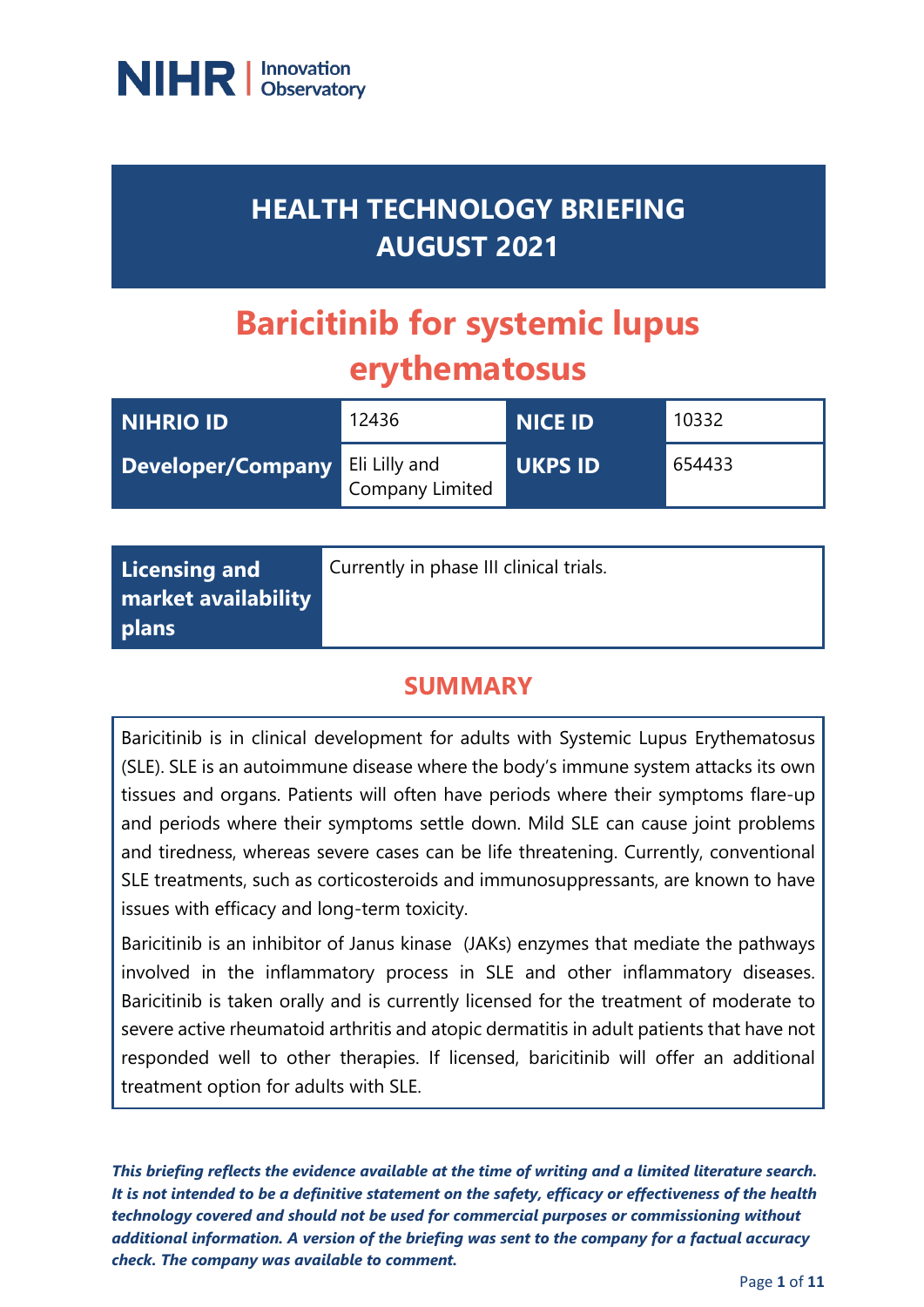## **PROPOSED INDICATION**

Treatment for adult patients with systemic lupus erythematosus (SLE).<sup>1</sup>

## **TECHNOLOGY**

#### **DESCRIPTION**

Baricitinib (Olumiant, LY3009104) is a Janus kinase (JAK) inhibitor. JAK inhibitors help disrupt how cells respond to some cytokines. Cytokines are proteins that allow cells to communicate with each other, and excess cytokines may cause inflammation.<sup>2</sup> Within the intracellular signalling pathway, JAKs phosphorylate and activate signal transducers and activators of transcription (JAK-STATs), which activate gene expression within the cell. Baricitinib modulates these signalling pathways by partially inhibiting JAK1 and JAK2 enzymatic activity, thereby reducing the phosphorylation and activation of STATs.<sup>3</sup> Dysregulation of the cytokines is a hallmark of SLE. 4

Baricitinib is currently in phase III clinical development for treatment of adults  $(≥ 18 \text{ years})$ old) with SLE (NCT03843125, NCT03616912, NCT03616964).<sup>1,5,6</sup> Patients are orally administered 2mg baricitinib or 4mg baricitinib.<sup>7</sup>

#### **INNOVATION AND/OR ADVANTAGES**

Patients with SLE have substantial unmet medical need.<sup>7</sup> In a phase II study, baricitinib 4 mg dose, but not the 2 mg dose, significantly improved the signs and symptoms of active SLE in patients who were not adequately controlled despite standard of care therapy, with a safety profile consistent with previous studies of baricitinib.<sup>7,8</sup>

In a double-blind, multicenter, randomized, placebo-controlled, 24-week phase 2 study across 11 countries, baricitinib treatment at a dose of 4 mg dose significantly improved the signs and symptoms of active SLE, with a high-resolution rate of 67% in SLEDAI-2K (measurement of disease activity) arthritis or rash.<sup>9,10</sup>

A recently published systematic review of interventions for cutaneous disease in SLE has found that the strength of the evidence underpinning the phase II (NCT02708095) results was low. Further phase III studies (NCT03616912, NCT03616964) are currently ongoing.<sup>11</sup>

#### **DEVELOPMENT STATUS AND/OR REGULATORY DESIGNATIONS**

Baricitinib is currently licenced in the UK for the treatment of:<sup>3</sup>

- Moderate to severe active rheumatoid arthritis in adult patients who have responded inadequately to, or who are intolerant to one or more disease-modifying antirheumatic drugs. It may be used as a monotherapy or in combination with methotrexate.
- Moderate to severe atopic dermatitis in adult patients who are candidates for systemic therapy.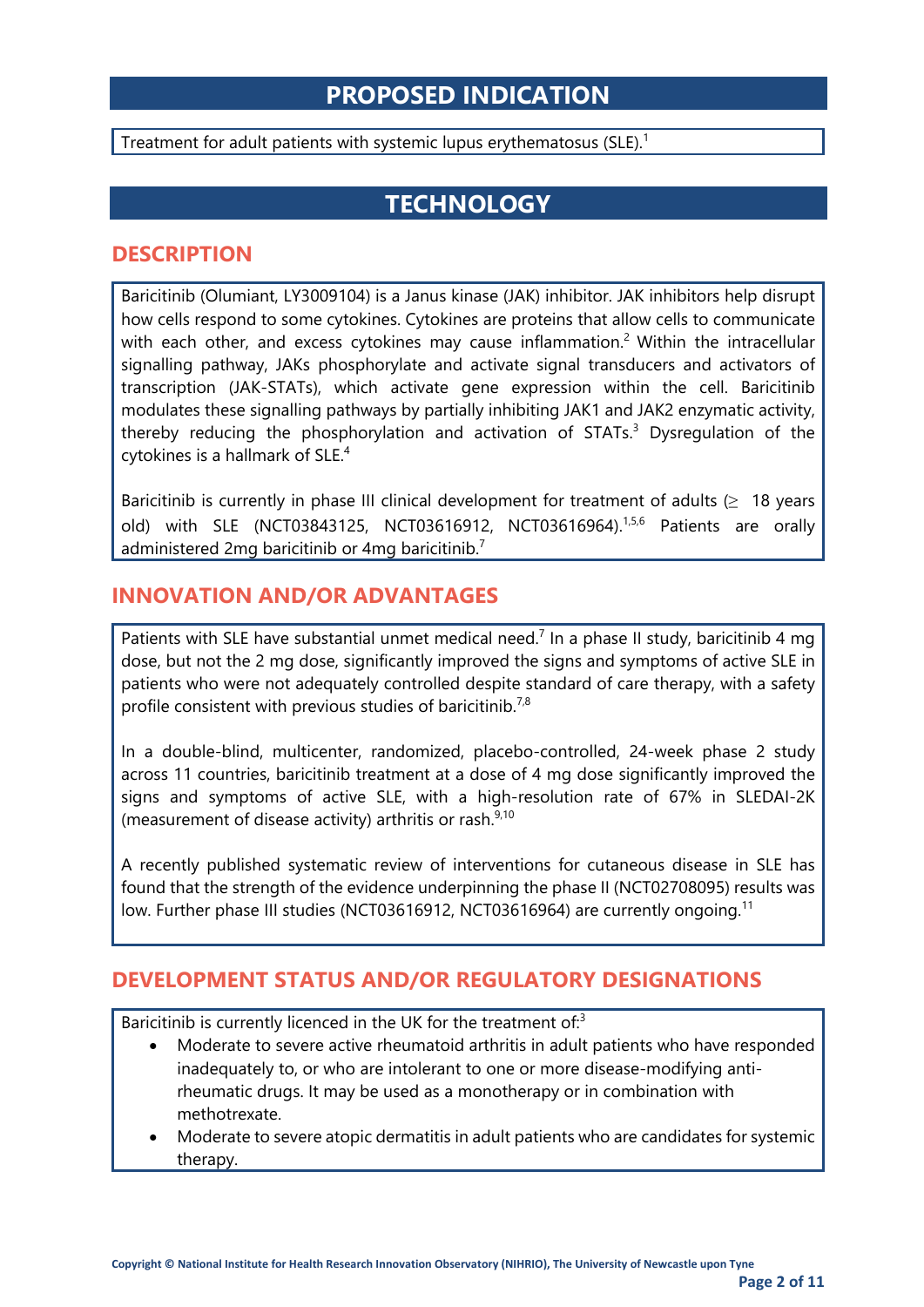The most commonly reported adverse events  $(≥ 10%)$  among patients receiving baricitinib are upper respiratory tract infections and hypercholesterolaemia.<sup>3</sup>

Baricitinib is in phase II clinical development for:<sup>12</sup>

- Autoinflammatory disorders
- Alopecia areata
- Aicardi Goutières Syndrome
- Polymyalgia rheumatic
- Idiopathic inflammatory myopathies.

Baricitinib is also in phase III clinical development for:<sup>13</sup>

- Paediatric atopic dermatitis
- Juvenile idiopathic arthritis
- Uveitis
- Alopecia areata
- Autoinflammatory disorders
- COVID

In June, 2018, the US Food and Drug Administration (FDA) approved a once-daily dose of 2 mg baricitinib for the treatment of adult patients with moderately to severely active rheumatoid arthritis.<sup>14</sup> The FDA has also granted baricitinib:

- Fast track designation, which is being studied for the treatment of SLE, on December 2018.<sup>15</sup>
- Emergency use authorization for the treatment of hospitalized patients with COVID-19 in November 2020.16

## **PATIENT GROUP**

#### **DISEASE BACKGROUND**

Systemic lupus erythematosus (SLE) is a chronic, multi-organ autoimmune disease that can cause widespread tissue and organ damage.<sup>15</sup> In people with SLE, cells that have undergone apoptosis are not cleared away properly. The relationship between this and the cause or features of SLE are unclear but researchers suggest that these dead cells may release substances that cause the immune system to react inappropriately and attack the body's tissues, resulting in the signs and symptoms of  $SLE$ .<sup>17</sup> SLE patients and lupus-like disease mouse models reveal many examples of genetic abnormalities that impact different selftolerance checkpoints leading to overproduction of autoantibodies.

SLE is characterized by periods of flare and remission and is associated with a variety of symptoms, including extreme fatigue, unexplained fever, joint pain/swelling and butterfly rash.<sup>15</sup> Some patients experience periods where their disease flares up (relapses) and periods where their symptoms settle down (remission) whereas some patients do not notice any difference and symptoms are constant. Mild SLE causes joint and skin problems and tiredness. Moderate SLE causes inflammation of other parts of the skin and body, including the lungs, heart and kidneys. Severe SLE causes life-threatening involvement to the heart, lungs, brain,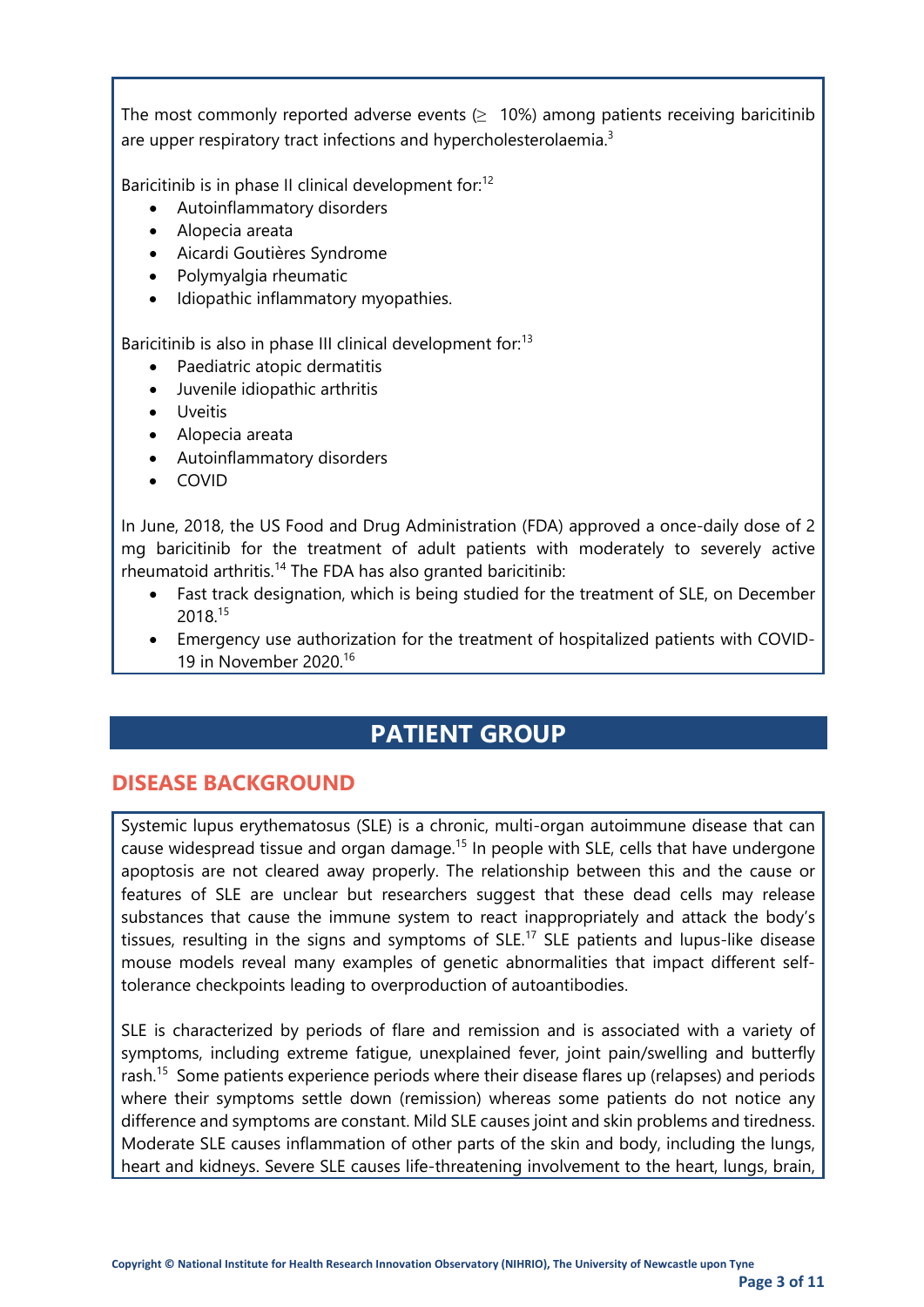bone marrow or kidneys and are more likely to cause irreversible damage accrual in the first years of disease.<sup>18</sup>

The causes of SLE are unknown but are believed to be linked to environmental, genetic and hormonal factors.<sup>19</sup> Some of the environmental triggers linked to SLE include; excessive sun exposure, viruses and other infections, household chemicals and toxic exposures.<sup>20</sup> Normal variations (polymorphisms) in many genes can affect the risk of developing SLE and in most cases multiple genetic factors are thought to be involved. In rare cases, SLE is caused by mutations in single genes. Most of the genes associated with SLE are involved in immune system function and variations in these genes likely affect proper targeting and control of the immune response. $21$ 

#### **CLINICAL NEED AND BURDEN OF DISEASE**

SLE is a relatively uncommon disease. The prevalence has been estimated in several different countries mostly in the developed world, using different techniques of case ascertainment. Three English studies have produced prevalence estimates of: 12/100,000, 25/100,000 and  $28/100,000.^{22}$  A 2016 UK retrospective cohort study that used the Clinical Practise Research Datalink (CPRD) database to study the incidence and prevalence of SLE in the UK between 1999 and 2012, concluded that the incidence during the study period was 4.91/100 000 person-years (95% CI 4.73 to 5.09), with an annual 1.8% decline (p<0.001). In contrast, the prevalence increased from 64.99/100 000 in 1999 (95% CI 62.04 to 67.93) (0.065%) to 97.04/100 000 in 2012 (95% CI 94.18 to 99.90) (0.097%). SLE was six times more common in women. The peak age of incidence was 50-59 years. $23$ 

NHS England has previously reported that approximately 15,000 people in England and Wales live with SLE, predominantly women, with a peak incidence at the age of 25-30 years old. The incidence, prevalence and severity of SLE is higher in African-Caribbean, South Asian and Chinese populations compared to European whites. In these racial/ethnic groups there is a higher incidence of renal involvement, which is associated with a higher mortality rate and end-stage kidney disease may occur in up to 40% of cases. $24$ 

Approximately 20-30% of patients continue to have high disease activity despite standard therapies, or have major organ involvement particularly associated with a worse prognosis (e.g. renal, neuropsychiatric, haematological involvement). These groups require therapy with more potent immunosuppression such as IV cyclophosphamide or mycophenolate mofetil.<sup>24</sup>

A proportion of these patients will, however, continue to have active uncontrolled disease despite therapy, or will have unacceptable toxicities from such drugs. In others, disease control will require an unacceptably high dose of corticosteroids, which, in this population, is associated with the development of significant co-morbidities (irreversible organ damage) such as bone, cardiovascular, neuropsychiatric and metabolic consequences. These refractory patients (<10% of all cases of SLE) require access to treatment with a biologic drug such as rituximab.<sup>24</sup>

In England, in 2019-2020, there were 6,644 finished consultant episodes (FCE) for SLE (ICD-10 code M32) which resulted in 5,982 admissions and 7,584 FCE bed days.<sup>25</sup> Death from active SLE is rare in the UK. However, 10% mortality over 20 years with a mean age of death of 53.7 years has been reported.<sup>26</sup>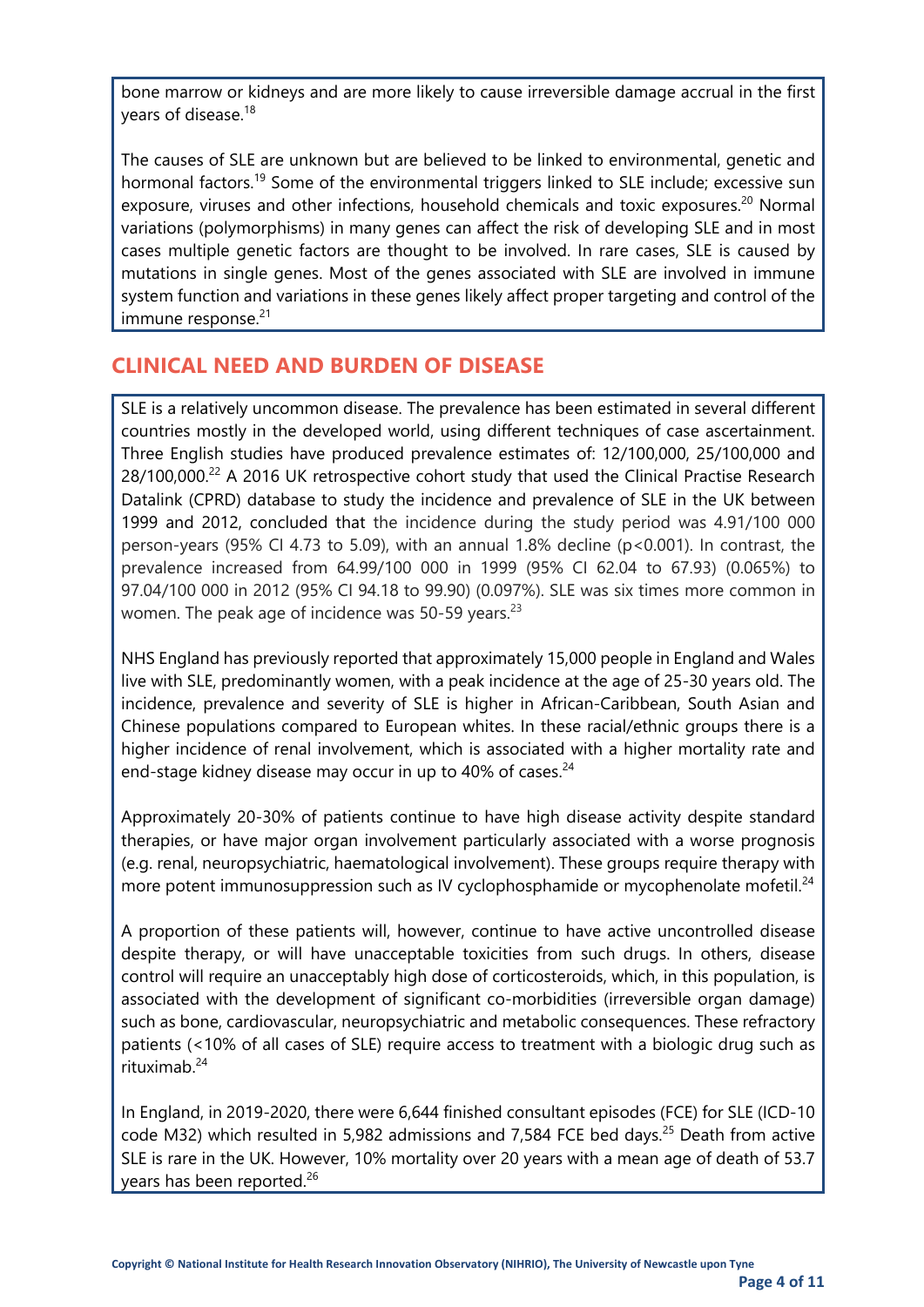## **PATIENT TREATMENT PATHWAY**

#### **TREATMENT PATHWAY**

Currently there is no cure for SLE but there are a series of general measures, that include sun protection, avoid smoking and controlling obesity, hypertension and other co-morbidities. The medications available can help relieve the symptoms and try to reduce the chances of organ damage.<sup>27,28</sup> The drugs used to treat SLE will depend on the severity of disease and which parts of the body are affected, but their use may be limited due to adverse events and comorbidities.<sup>29</sup>

#### **CURRENT TREATMENT OPTIONS**

Belimumab is recommended by NICE as an add-on treatment for active autoantibody-positive SLE in adults only if all of the following apply: $30$ 

- There is evidence for serological disease activity (defined as positive anti-doublestranded DNA and low complement) and a SELENA-SLEDAI score of greater than or equal to 10 despite standard treatment.
- Treatment with belimumab is continued beyond 24 weeks only if the SELENA-SLEDAI score has improved by 4 points or more.

Patients who experience joint or muscle pain as a result of SLE are often prescribed antiinflammatory, immunomodulatory and immunosuppressive drugs by physicians to ease symptoms including:<sup>27,31</sup>

- Non-steroidal anti-inflammatory drugs (NSAIDs) such as ibuprofen, naproxen and diclofenac
- Corticosteroids such as prednisolone $32$
- Hydroxychloroquine sulphate<sup>33</sup>
- Immunosuppressants such as azathioprine,<sup>34</sup> methotrexate, mycophenolate mofetil (MMF), tacrolimus and cyclophosphamide

#### **PLACE OF TECHNOLOGY**

If licenced, baricitinib will offer an additional treatment option for adults with systemic lupus erythematosus (SLE).

|              | <b>CLINICAL TRIAL INFORMATION</b>                                 |
|--------------|-------------------------------------------------------------------|
|              |                                                                   |
| <b>Trial</b> | SLE-BRAVE-X; NCT03616964; 2017-005028-11; A Phase 3,              |
|              | Double-Blind, Multicenter Study to Evaluate the Long-Term         |
|              | Safety and Efficacy of Baricitinib in Patients With Systemic      |
|              | Lupus Erythematosus (SLE)                                         |
|              | Phase III- Recruiting                                             |
|              | Location(s): 14 EU countries, UK, and US, and other<br>countries. |
|              | <b>Primary completion date: April 2025</b>                        |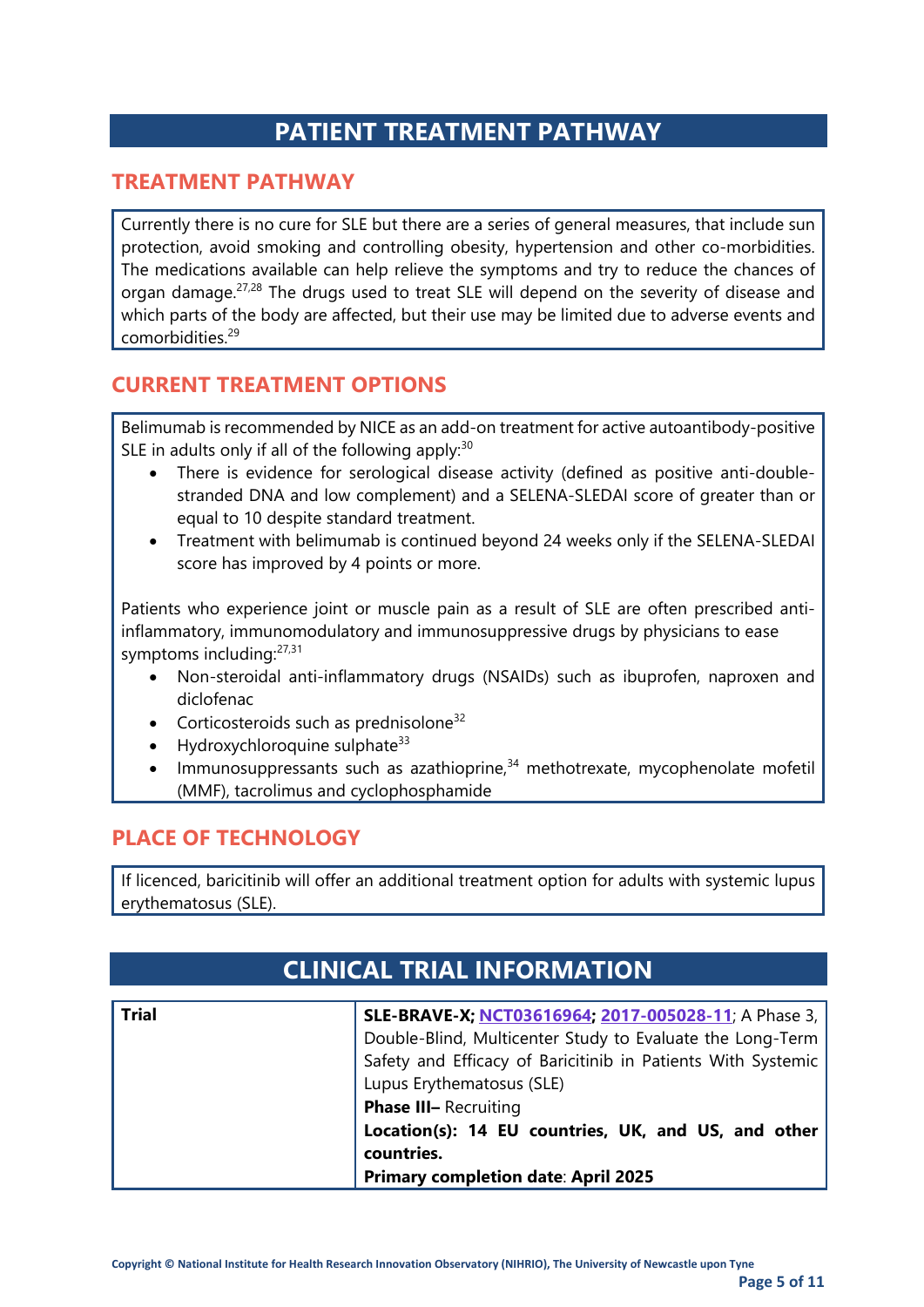| <b>Trial design</b>       | Randomized, double-blind, multicenter, double masking,<br>parallel assignment.                                                                                                                                                                                                                                                                                                                                                                                                                                                                                                                                                                                                                                                                                                                                                                                                                                                                             |
|---------------------------|------------------------------------------------------------------------------------------------------------------------------------------------------------------------------------------------------------------------------------------------------------------------------------------------------------------------------------------------------------------------------------------------------------------------------------------------------------------------------------------------------------------------------------------------------------------------------------------------------------------------------------------------------------------------------------------------------------------------------------------------------------------------------------------------------------------------------------------------------------------------------------------------------------------------------------------------------------|
| <b>Population</b>         | $N = 1,100$ (planned), patients aged 18 years or older, patients<br>that have completed the final treatment study visit of an<br>originating study, such as study JAHZ (NCT03616912) or<br>Study JAIA (NCT03616964).                                                                                                                                                                                                                                                                                                                                                                                                                                                                                                                                                                                                                                                                                                                                       |
| Intervention(s)           | Baricitinib 4mg administered orally for 156 weeks.<br>Baricitinib 2mg administered orally for 156 weeks.                                                                                                                                                                                                                                                                                                                                                                                                                                                                                                                                                                                                                                                                                                                                                                                                                                                   |
| Comparator(s)             | No comparator                                                                                                                                                                                                                                                                                                                                                                                                                                                                                                                                                                                                                                                                                                                                                                                                                                                                                                                                              |
| <b>Outcome(s)</b>         | Primary outcome(s);<br>Percentage of Participants with Treatment-Emergent<br>Adverse Events (TEAEs) [ Time Frame: Baseline<br>through Week 156 ]<br>Percentage of Participants with Adverse Events of<br>Special Interest (AESIs) [ Time Frame: Baseline<br>through Week 156 ]<br>Percentage of Participants with Serious Adverse<br>Events (SAEs) [ Time Frame: Baseline through Week<br>$156$ ]<br>Participants<br>with<br>Percentage of<br>Temporary<br>Investigational Product Interruptions [ Time Frame:<br>Baseline through Week 156 ]<br>Percentage<br>of<br>participants<br>with<br>temporary<br>investigational product interruptions<br>of<br>Participants<br>with<br>Percentage<br>Permanent<br>Investigational Product Discontinuations [ Time<br>Frame: Baseline through Week 156 ]<br>participants<br>with<br>Percentage<br>of<br>permanent<br>investigational product discontinuations<br>See trial record for full list of other outcomes |
| <b>Results (efficacy)</b> |                                                                                                                                                                                                                                                                                                                                                                                                                                                                                                                                                                                                                                                                                                                                                                                                                                                                                                                                                            |
| <b>Results (safety)</b>   |                                                                                                                                                                                                                                                                                                                                                                                                                                                                                                                                                                                                                                                                                                                                                                                                                                                                                                                                                            |

| <b>Trial</b>        | <b>BRAVE I; NCT03616912, 2017-005026-37; A Randomized,</b><br>Double-Blind, Placebo-Controlled, Parallel-Group, Phase 3       |  |
|---------------------|-------------------------------------------------------------------------------------------------------------------------------|--|
|                     | Study of Baricitinib in Patients With Systemic Lupus<br>Erythematosus                                                         |  |
|                     | <b>Phase III-</b> Active, not recruiting                                                                                      |  |
|                     | <b>Location(s):</b> 8 EU countries, UK, US, and other countries                                                               |  |
|                     | Primary completion date: May 2022                                                                                             |  |
| <b>Trial design</b> | Randomized, double-blind, placebo controlled,<br>parallel<br>group, double masking.                                           |  |
| <b>Population</b>   | $N = 809$ (planned), patients aged 18 years or older, patients<br>with a clinical diagnosis of SLE at least 24 weeks prior to |  |
|                     | screening.                                                                                                                    |  |
| Intervention(s)     | Baricitinib 4mg administered orally for 52 weeks.<br>$\qquad \qquad \blacksquare$                                             |  |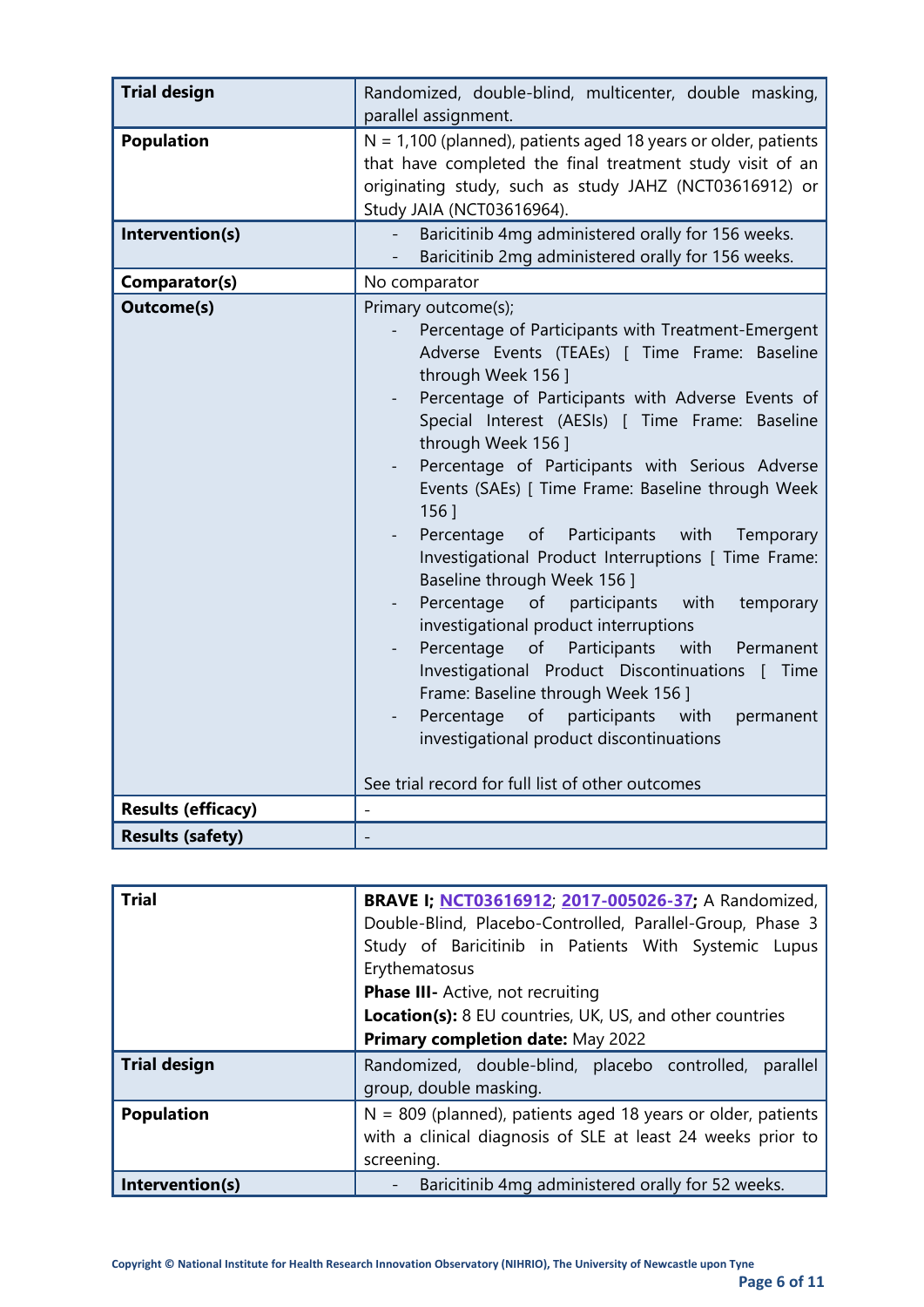|                         | Baricitinib 2mg administered orally for 52 weeks.                                                                                                                                                                                                                                                    |
|-------------------------|------------------------------------------------------------------------------------------------------------------------------------------------------------------------------------------------------------------------------------------------------------------------------------------------------|
| Comparator(s)           | Placebo administered orally for 52 weeks.                                                                                                                                                                                                                                                            |
| <b>Outcome(s)</b>       | Primary outcome(s);<br>Percentage of Participants Achieving a Systemic Lupus<br>Erythematosus Responder Index 4 (SRI-4) Response (High<br>Dose) [ Time Frame: Week 52 ]<br>- Percentage of participants achieving SRI-4 response<br>(high dose).<br>See trial record for full list of other outcomes |
|                         |                                                                                                                                                                                                                                                                                                      |
| <b>Results (safety)</b> |                                                                                                                                                                                                                                                                                                      |

| <b>Trial</b>              | <b>BRAVE II; NCT03616964; A Randomized, Double-Blind,</b><br>Placebo-Controlled, Parallel-Group, Phase 3 Study of<br>Baricitinib in Patients With Systemic Lupus Erythematosus<br>Phase III- Active, not recruiting<br><b>Location(s):</b> 6 EU countries, US, and other countries<br>Primary completion date: October 2021 |
|---------------------------|-----------------------------------------------------------------------------------------------------------------------------------------------------------------------------------------------------------------------------------------------------------------------------------------------------------------------------|
| <b>Trial design</b>       | Randomized, parallel assignment, double masking, double-<br>blind, placebo controlled.                                                                                                                                                                                                                                      |
| <b>Population</b>         | $N = 750$ (planned), patients aged 18 years or older, patients<br>with a clinical diagnosis of SLE at least 24 weeks prior to<br>screening.                                                                                                                                                                                 |
| Intervention(s)           | 2mg baricitinib administered orally for 52 weeks.<br>4mg baricitinib administered orally for 52 weeks.                                                                                                                                                                                                                      |
| Comparator(s)             | Placebo administered orally for 52 weeks.                                                                                                                                                                                                                                                                                   |
| <b>Outcome(s)</b>         | Primary outcome:<br>- Percentage of Participants Achieving a Systemic Lupus<br>Erythematosus Responder Index 4 (SRI-4) Response (High<br>Dose) [ Time Frame: Week 52]<br>See trial record for full list of other outcomes                                                                                                   |
| <b>Results (efficacy)</b> |                                                                                                                                                                                                                                                                                                                             |
| <b>Results (safety)</b>   |                                                                                                                                                                                                                                                                                                                             |

| <b>Trial</b>        | NCT02708095; A Randomized, Double-Blind, Placebo-<br>Controlled, Parallel- Group, Phase 2 Study of Baricitinib in<br>Patients With Systemic Lupus Erythematosus (SLE) |
|---------------------|-----------------------------------------------------------------------------------------------------------------------------------------------------------------------|
|                     | Phase II - Completed                                                                                                                                                  |
|                     | <b>Location(s):</b> 5 EU countries, US, and other countries                                                                                                           |
|                     | Study completion date: October 2017                                                                                                                                   |
| <b>Trial design</b> | Randomized, double-blind, placebo controlled, parallel-<br>group, double masking.                                                                                     |
| <b>Population</b>   | $N = 314$ (actual), patients aged 18 years or older, patients that                                                                                                    |
|                     | have received a diagnosis of SLE at least 24 weeks prior to                                                                                                           |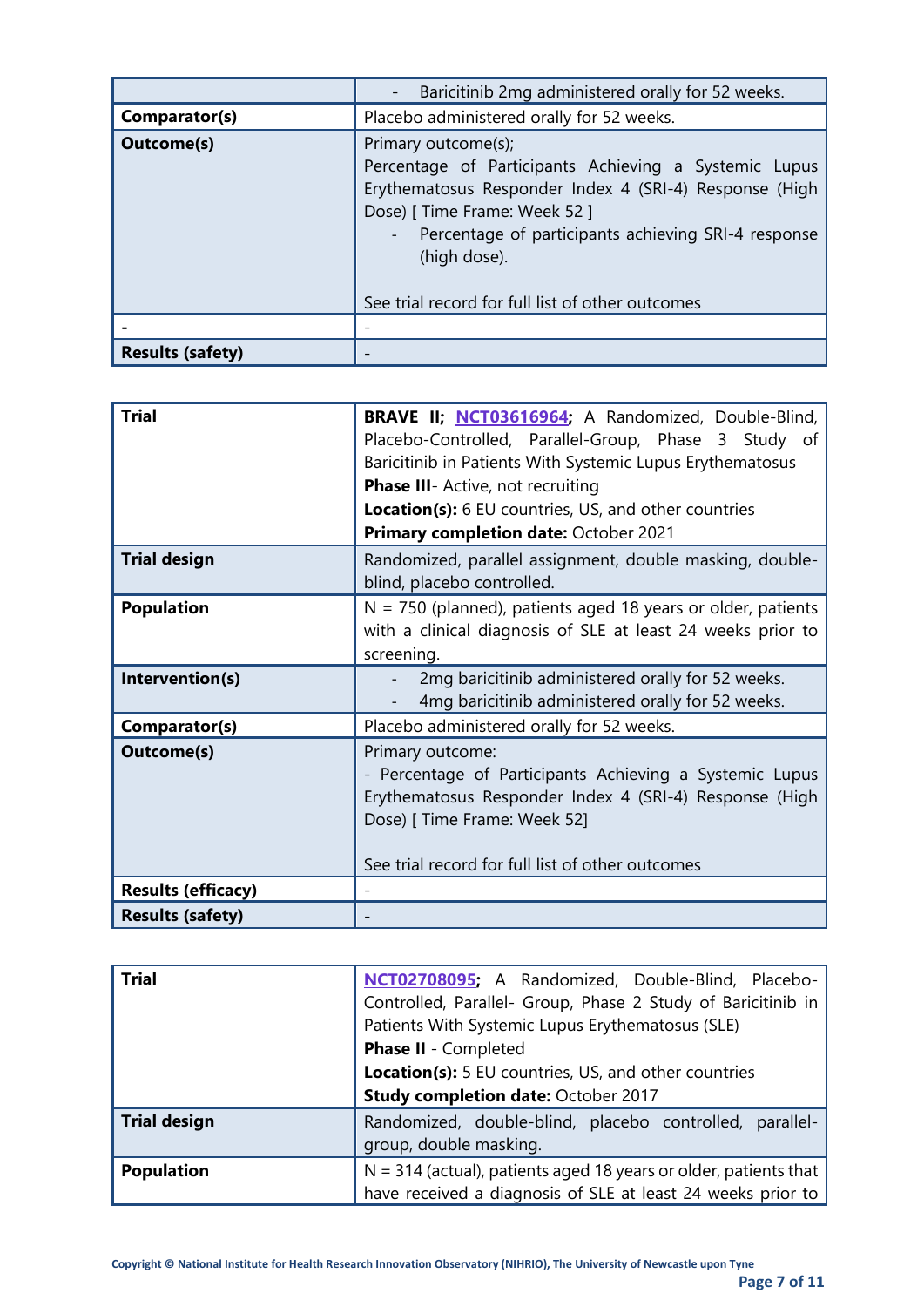| Intervention(s)           | screening, meeting the American College of Rheumatology<br>(ACR) 1982 revised criteria OR the 2012 Systemic Lupus<br>Erythematosus International Collaborating Clinics (SLICC)<br>criteria.<br>Participants received 2 (milligrams) mg of Baricitinib<br>tablet orally once a day for 24 weeks.<br>Participants received 4 mg of Baricitinib tablet orally<br>once a day for 24 weeks.                                                                                                                                                  |
|---------------------------|-----------------------------------------------------------------------------------------------------------------------------------------------------------------------------------------------------------------------------------------------------------------------------------------------------------------------------------------------------------------------------------------------------------------------------------------------------------------------------------------------------------------------------------------|
| Comparator(s)             | Participants received Placebo orally once daily (QD) for 24<br>weeks.                                                                                                                                                                                                                                                                                                                                                                                                                                                                   |
| <b>Outcome(s)</b>         | Primary Outcome:<br>Proportion of Participants who Achieve Remission of Arthritis<br>and/or Rash defined by the Systemic Lupus Erythematosus<br>Disease Activity Index 2000 (SLEDAI-2K) [ Time Frame: Week<br>$24$ ]                                                                                                                                                                                                                                                                                                                    |
| <b>Results (efficacy)</b> | See trial record for full list of other outcomes<br>At week 24, resolution of SLEDAI-2K arthritis or rash was<br>achieved by 70 (67%) of 104 patients receiving baricitinib 4<br>mg (odds ratio [OR] vs placebo 1.8, 95% CI 1.0-3.3; p=0.0414)<br>and 61 (58%) of 105 patients receiving baricitinib 2 mg (OR<br>1.3, 0.7-2.3; $p=0.39$ . <sup>7</sup>                                                                                                                                                                                  |
| <b>Results (safety)</b>   | Adverse events were reported in 68 (65%) patients in the<br>placebo group, 75 (71%) patients in the baricitinib 2 mg<br>group, and 76 (73%) patients in the baricitinib 4 mg group.<br>Serious adverse events were reported in ten (10%) patients<br>receiving baricitinib 4 mg, 11 (10%) receiving baricitinib 2 mg,<br>and five (5%) receiving placebo; no deaths were reported.<br>Serious infections were reported in six (6%) patients with<br>baricitinib 4 mg, two (2%) with baricitinib 2 mg, and one (1%)<br>with placebo. $7$ |

## **ESTIMATED COST**

Cost of baricitinib was confidential at the time of producing this briefing.

## **RELEVANT GUIDANCE**

#### **NICE GUIDANCE**

- NICE technology appraisal guidance proposed. Anifrolumab for treating active autoantibody-positive systemic lupus erythematosus (GID-TA10676). Expected publication date: April 2022.
- NICE technology appraisal guidance in development. Belimumab for treating active autoantibody-positive systemic lupus erythematosus (Review of TA397) (GID-TA10626). Expected publication date: November 2021.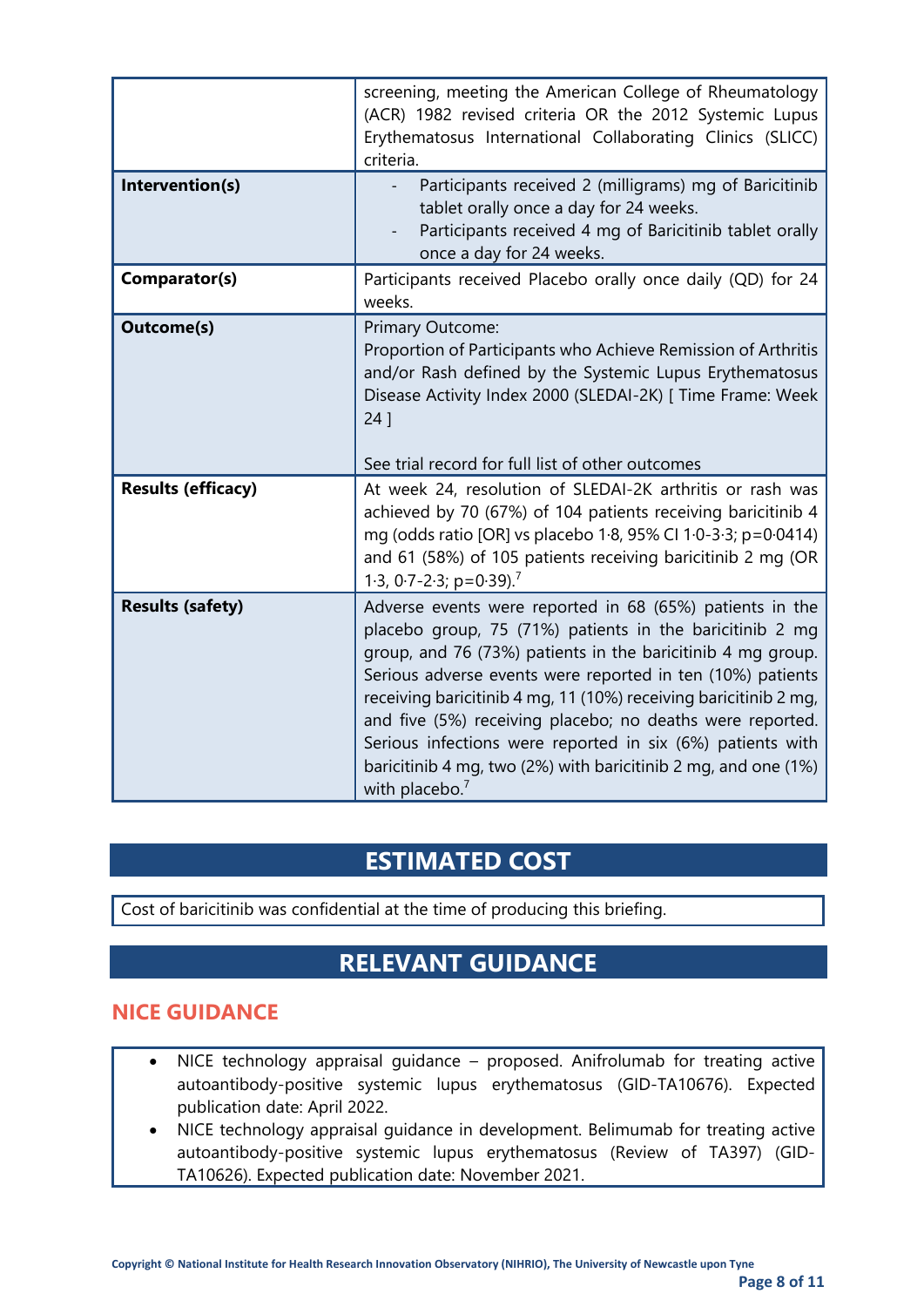- NICE technology appraisal. Belimumab for treating active autoantibody-positive systemic lupus erythematosus (TA397). June 2016.
- NICE evidence summary. Systemic lupus erythematosus: oral mycophenolate (ESUOM36). November 2014.

#### **NHS ENGLAND (POLICY/COMMISSIONING) GUIDANCE**

- NHS England. Clinical Commissioning Policy Rituximab for refractory Systemic Lupus Erythematosus (SLE) in adults and post-pubescent children 2020. [200402P]
- NHS England. 2013/14 NHS Standard Contract for Specialised Rheumatology Services (Adult). A13/S/a.

#### **OTHER GUIDANCE**

- European League of Associations for Rheumatology (EULAR). Update of the EULAR recommendations for the management of systemic lupus erythematosus. 2019.<sup>35</sup>
- British Society for Rheumatology. Guideline for the management of systemic lupus erythematosus in adults. January 2018.<sup>36</sup>

## **ADDITIONAL INFORMATION**

### **REFERENCES**

| 1 | Clinicaltrials.gov. A Study of Baricitinib in Participants With Systemic Lupus Erythematosus (SLE) |
|---|----------------------------------------------------------------------------------------------------|
|   | (SLE-BRAVE-X). Trial ID: NCT03843125. 2019. Available from:                                        |
|   | https://clinicaltrials.gov/ct2/show/record/NCT03843125 [Accessed 15 Jul 2021]                      |
| 2 | Eli Lilly and Company. What is olumiant. Available from: https://www.olumiant.com/rheumatoid-      |
|   | arthritis/what-is-olumiant [Accessed 15 Jul 2021]                                                  |
| 3 | Electronic Medicines Compendium (EMC). Olumiant 2 mg Film-Coated Tablets. Available from:          |
|   | https://www.medicines.org.uk/emc/product/2434/smpc [Accessed 15 Jul 2021]                          |
| 4 | Mok C. The Jakinibs in systemic lupus erythematosus: progress and prospects. Expert Opinion on     |
|   | Investigational Drugs. 2019;28(1):85-92. Available from:                                           |
|   | https://doi.org/10.1080/13543784.2019.1551358                                                      |
| 5 | Clinicaltrials.gov. A Study of Baricitinib (LY3009104) in Participants With Systemic Lupus         |
|   | Erythematosus (BRAVE I). Trial ID: NCT03616912. 2018. Available from:                              |
|   | https://clinicaltrials.gov/ct2/show/record/NCT03616912 [Accessed 15 Jul 2021]                      |
| 6 | Clinicaltrials.gov. A Study of Baricitinib in Participants With Systemic Lupus Erythematosus       |
|   | (BRAVE II). Trial ID: NCT03616964. 2018. Available from:                                           |
|   | https://clinicaltrials.gov/ct2/show/record/NCT03616964 [Accessed 15 Jul 2021]                      |
| 7 | Wallace D, Furie R, Tanaka Y, Kalunian K, Mosca M, Petri M, et al. Baricitinib for systemic lupus  |
|   | erythematosus: a double-blind, randomised, placebo-controlled, phase 2 trial. The Lancet.          |
|   | 2018;392(10143):222-31. Available from: https://doi.org/10.1016/S0140-6736(18)31363-1              |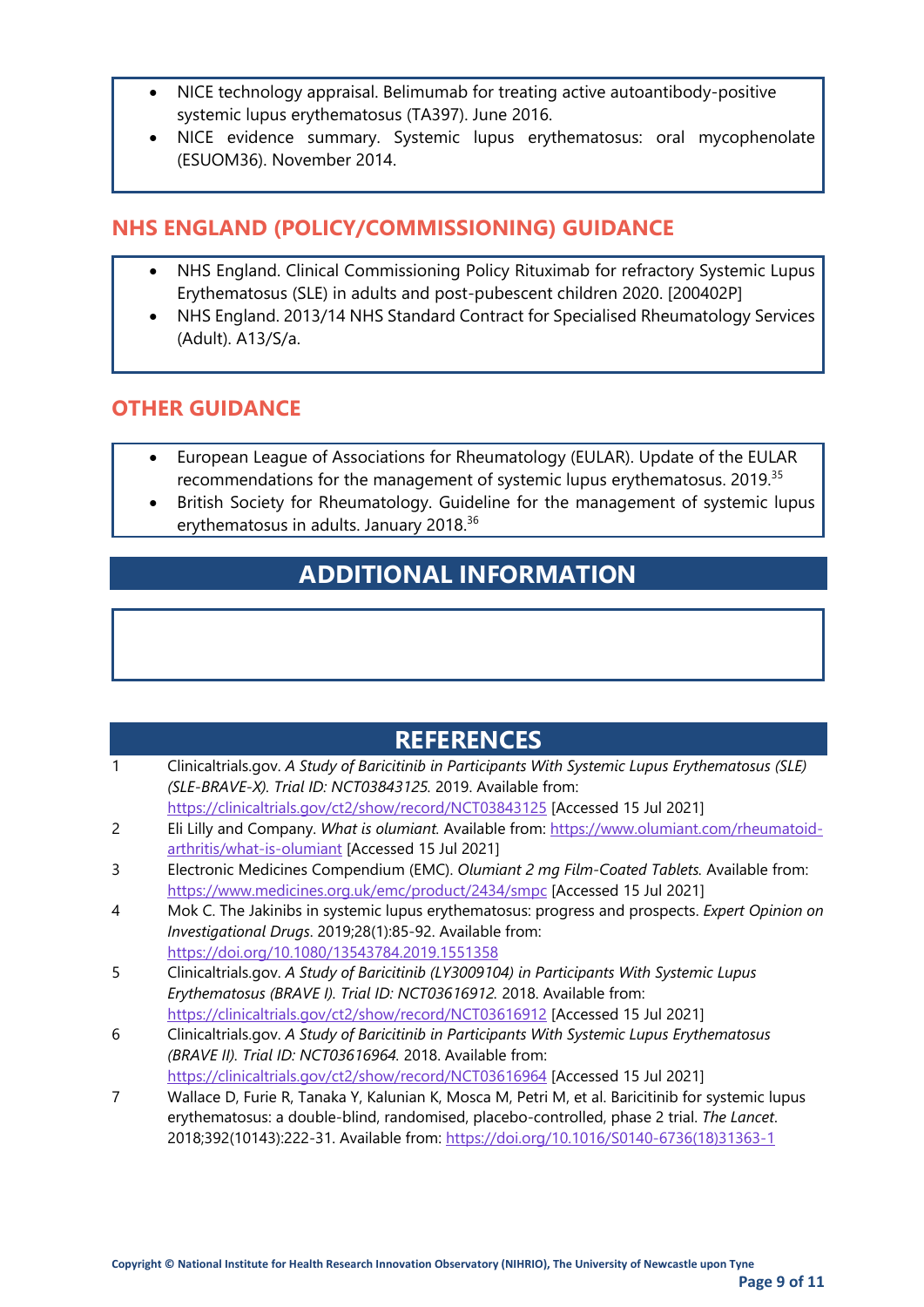- 8 Clinicaltrials.gov. *A Study of Baricitinib (LY3009104) in Participants With Systemic Lupus Erythematosus (SLE). Trial ID: NCT02708095.* 2016. Available from: <https://clinicaltrials.gov/ct2/show/NCT02708095> [Accessed 04 Aug 2021]
- 9 You H, Xu D, Zhao J, Li J, Wang Q, Tian X, et al. JAK Inhibitors: Prospects in Connective Tissue Diseases. *Clinic Rev Allerg Immunol*. 2020;59:334-51. Available from: <https://doi.org/10.1007/s12016-020-08786-6>
- 10 Touma Z, Urowitz M, Taghavi-Zadeh S, Ibañez D, Gladman D. Systemic Lupus Erythematosus Disease Activity Index 2000 Responder Index 50: sensitivity to response at 6 and 12 months. *Rheumatology*. 2012;51(10):1814-9. Available from: <https://doi.org/10.1093/rheumatology/kes146>
- 11 Hannon C, McCourt C, Lima H, Chen S, Bennett C. Interventions for cutaneous disease in systemic lupus erythematosus. *Cochrane Database of Systematic Reviews*. 2021(3). Available from:<https://doi.org/10.1002/14651858.CD007478.pub2>
- 12 Clinicaltrials.gov. *Recruiting, Not yet recruiting, Active, not recruiting, Enrolling by invitation Studies | Baricitinib | Eli Lilly and Company | Phase 2.* Available from: [https://clinicaltrials.gov/ct2/results?cond=&term=&intr=Baricitinib&spons=Eli+Lilly+and+Com](https://clinicaltrials.gov/ct2/results?cond=&term=&intr=Baricitinib&spons=Eli+Lilly+and+Company&cntry=&state=&city=&dist=&Search=Search&recrs=a&recrs=b&recrs=d&recrs=f&phase=1) [pany&cntry=&state=&city=&dist=&Search=Search&recrs=a&recrs=b&recrs=d&recrs=f&phas](https://clinicaltrials.gov/ct2/results?cond=&term=&intr=Baricitinib&spons=Eli+Lilly+and+Company&cntry=&state=&city=&dist=&Search=Search&recrs=a&recrs=b&recrs=d&recrs=f&phase=1) [e=1](https://clinicaltrials.gov/ct2/results?cond=&term=&intr=Baricitinib&spons=Eli+Lilly+and+Company&cntry=&state=&city=&dist=&Search=Search&recrs=a&recrs=b&recrs=d&recrs=f&phase=1) [Accessed 23 Jul 2021]
- 13 Clinicaltrials.gov. *Recruiting, Not yet recruiting, Active, not recruiting, Enrolling by invitation Studies | Baricitinib | Eli Lilly and Company | Phase 3* Available from: [https://clinicaltrials.gov/ct2/results?intr=Baricitinib&spons=Eli+Lilly+and+Company&recrs=b&r](https://clinicaltrials.gov/ct2/results?intr=Baricitinib&spons=Eli+Lilly+and+Company&recrs=b&recrs=a&recrs=f&recrs=d&age_v=&gndr=&type=&rslt=&phase=2&Search=Apply) [ecrs=a&recrs=f&recrs=d&age\\_v=&gndr=&type=&rslt=&phase=2&Search=Apply](https://clinicaltrials.gov/ct2/results?intr=Baricitinib&spons=Eli+Lilly+and+Company&recrs=b&recrs=a&recrs=f&recrs=d&age_v=&gndr=&type=&rslt=&phase=2&Search=Apply) [Accessed 23 Jul 2021]
- 14 Yuan K, Huang G, Sang X, Xu A. Baricitinib for systemic lupus erythematosus. *The Lancet*. 2019;393(10170):402. Available from: [https://doi.org/10.1016/S0140-6736\(18\)32763-6](https://doi.org/10.1016/S0140-6736(18)32763-6)
- 15 Eli Lilly and Company. *FDA Grants Fast Track Designation to the Baricitinib Development Program for the Treatment of Systemic Lupus Erythematosus (SLE).* 2018. Available from: [https://investor.lilly.com/news-releases/news-release-details/fda-grants-fast-track-designation](https://investor.lilly.com/news-releases/news-release-details/fda-grants-fast-track-designation-baricitinib-development)[baricitinib-development](https://investor.lilly.com/news-releases/news-release-details/fda-grants-fast-track-designation-baricitinib-development) [Accessed 15 Jul 2021]
- 16 Eli Lilly and Company. *Baricitinib Receives Emergency Use Authorization from the FDA for the Treatment of Hospitalized Patients with COVID-19.* 2020. Available from: [https://investor.lilly.com/news-releases/news-release-details/baricitinib-receives-emergency](https://investor.lilly.com/news-releases/news-release-details/baricitinib-receives-emergency-use-authorization-fda-treatment)[use-authorization-fda-treatment](https://investor.lilly.com/news-releases/news-release-details/baricitinib-receives-emergency-use-authorization-fda-treatment) [Accessed 13 Aug 2021]
- 17 MedlinePlus. *Systemic lupus erythematosus.* 2020. Available from: <https://medlineplus.gov/genetics/condition/systemic-lupus-erythematosus/#causes> [Accessed 23 Jul 2021]
- 18 National Health Service (NHS). *Lupus.* 2017. Available from: <https://www.nhs.uk/conditions/lupus/> [Accessed 27 Jul 2021]
- 19 Centers for disease Control and Prevention. *Systemic Lupus Erythematosus.* 2018. Available from: <https://www.cdc.gov/lupus/facts/detailed.html> [Accessed 23 Jul 2021]
- 20 Lupus Foundation Of America. *Understanding Lupus Environmental Triggers.* 2020. Available from:<https://www.lupus.org/resources/understanding-lupus-environmental-triggers> [Accessed 23 Jul 2021]
- 21 Genetics Home Reference. *Systemic lupus erythematosus.* 2016. Available from: <https://ghr.nlm.nih.gov/condition/systemic-lupus-erythematosus> [Accessed 23 Jul 2021]
- 22 Lupus UK. *Epidemiology of Lupus.* Available from: [https://www.lupusuk.org.uk/medical/lupus](https://www.lupusuk.org.uk/medical/lupus-diagnosis-treatment/introduction-to-lupus/epidemiology-of-lupus/)[diagnosis-treatment/introduction-to-lupus/epidemiology-of-lupus/](https://www.lupusuk.org.uk/medical/lupus-diagnosis-treatment/introduction-to-lupus/epidemiology-of-lupus/) [Accessed 16 Aug 2021]
- 23 Rees F, Doherty M, Grainge M, Davenport G, Lanyon P, Zhang W. The incidence and prevalence of systemic lupus erythematosus in the UK, 1999-2012. *Ann Rheum Dis*. 2014;75(1):136-41. Available from:<https://doi.org/10.1136/annrheumdis-2014-206334>
- 24 NHS England Clinical Reference Group for Rheumatology. *Clinical Commissioning Policy Statement:Rituximab for the treatment of Systemic Lupus Erythematosus in adults.* 2013. Available from:<https://www.england.nhs.uk/wp-content/uploads/2013/09/a13-psa.pdf> [Accessed 23 Jul 2021]